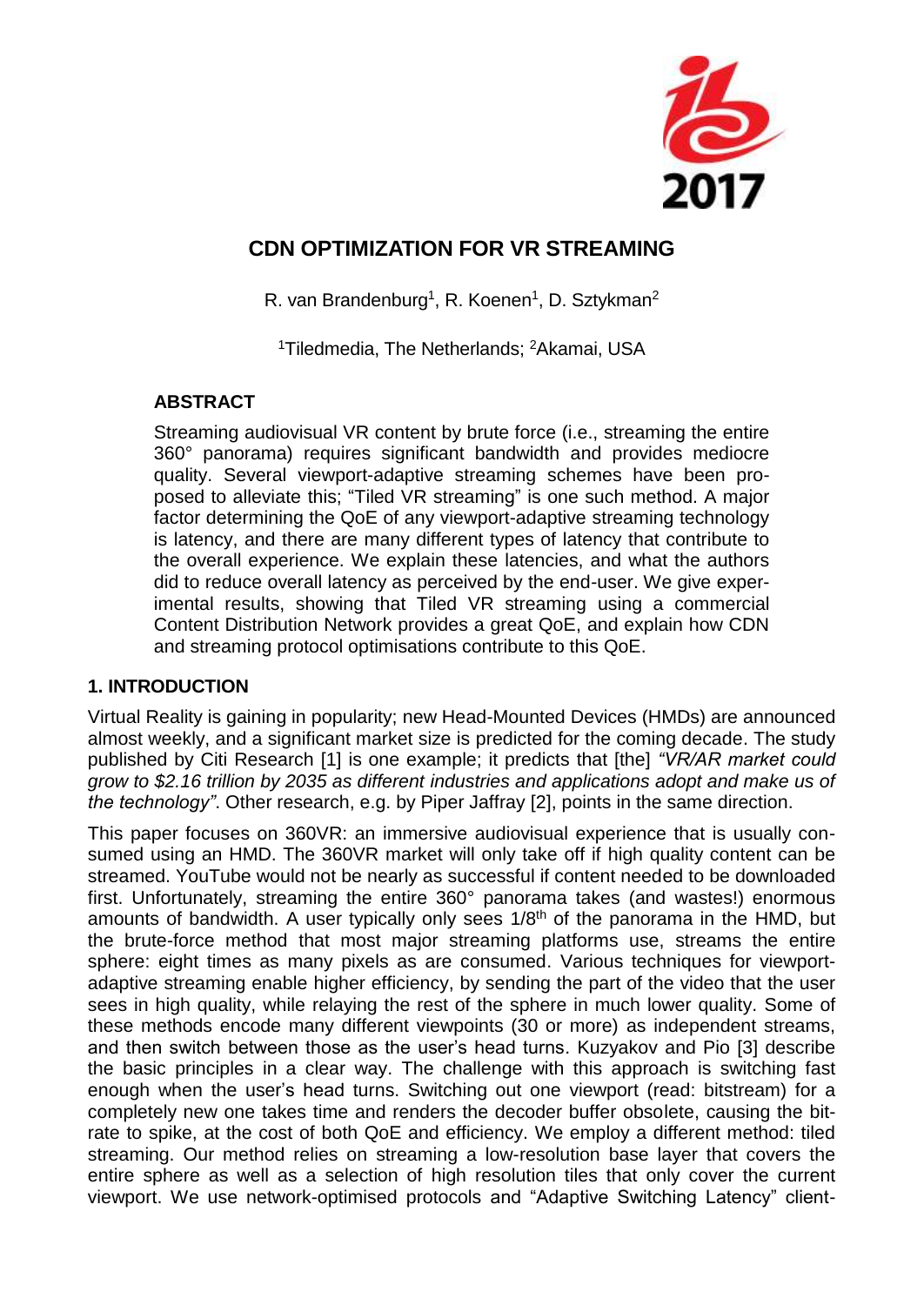

side logic to allow very rapid switching when head motion happens. Note that we use the words "latency" and "delay" interchangeably in this paper.

## **2. BASICS OF TILED STREAMING**

Streaming 360VR by brute force requires significant bandwidth: streaming 4k VR (an equirectangular projection of 4k x 2k pixels) requires over 20 Mbit/s using today's best video codecs, and streaming 8k VR (8k x 4k) requires more than 80 Mbit/s. The difference between an 8k and a 4k panorama is clearly visible, even with headsets like the Oculus Rift and the Gear VR that are still fairly limited in terms of resolution (a bit more than 1k x 1k per eye). This problem will get worse as the resolution of HMDs increases: headsets with a resolution of 2k x 2k per eye have already been announced. Also, having to decode the full 360 sphere also significantly limits the resolution that can be supported: decoding a full 8k panorama is beyond the capabilities of current smartphones. Tiled VR streaming solves both the bandwidth and the decoding problem. It allows streaming of 4k panoramas at 4 - 6 Mbit/s, and 8k panoramas at 14 - 20 Mbit/s.

For simplicity's sake, we explain the basic principles using an equirectangular image in this paper, but we use a cubic projection practice, as tiled streaming works significantly better with cube maps. For a primer on these projections, see [\[4\].](#page-8-3)

The first step in a Tiled Streaming system is cutting up the full VR panorama in rectangular tiles, and encoding each of these tiles such that they are independently decodable. The details of the encoding are codec-dependent, and outside the scope of this paper, but we note that the HEVC standard [\[5\]](#page-8-4) has native support for "Motion Constrained Tile Sets", which allows building a system that relies on standards based encoders and decoders.

The tiled, encoded and packaged content can then be placed on the CDN. Next, the trick is to only stream those tiles that are in the user's field of view (FoV), either entirely or partially. With current headsets, the field of view is typically around 90° x 90° (horizontally and vertically), or  $1/8<sup>th</sup>$  of the entire panorama of the equirectangular projection – see Figure 1. During playback, the player software determines which tiles are in view and retrieves those tiles from the network using http streaming techniques. No per-user edge processing is required, a significant advantage of this method.

While each tile is effectively an independently decodable video, Tiled VR streaming ensures that only a single, standardized, decoder is needed to decode these tiles. To achieve this, the tiled streaming client rewrites the video bitstream at a very low level prior to presenting it to the decoder. This means that a single hardware or software decoder can be used, typically available on the (mobile) device, with the lowest possible impact on battery life. With only a small part of the entire being decoded, 8k panoramas can be supported on devices that could only ever decode a 4k picture. When a user turns their head, it is important that the response is instant, otherwise they would get sick very easily. Tiled Streaming accomplishes this instant response by always streaming  $-$  and decoding  $-$  a low-resolution background layer. Having this background layer available implies that motion that users see is fully consistent with the motion they feel, assuming that the headset can track this motion accurately.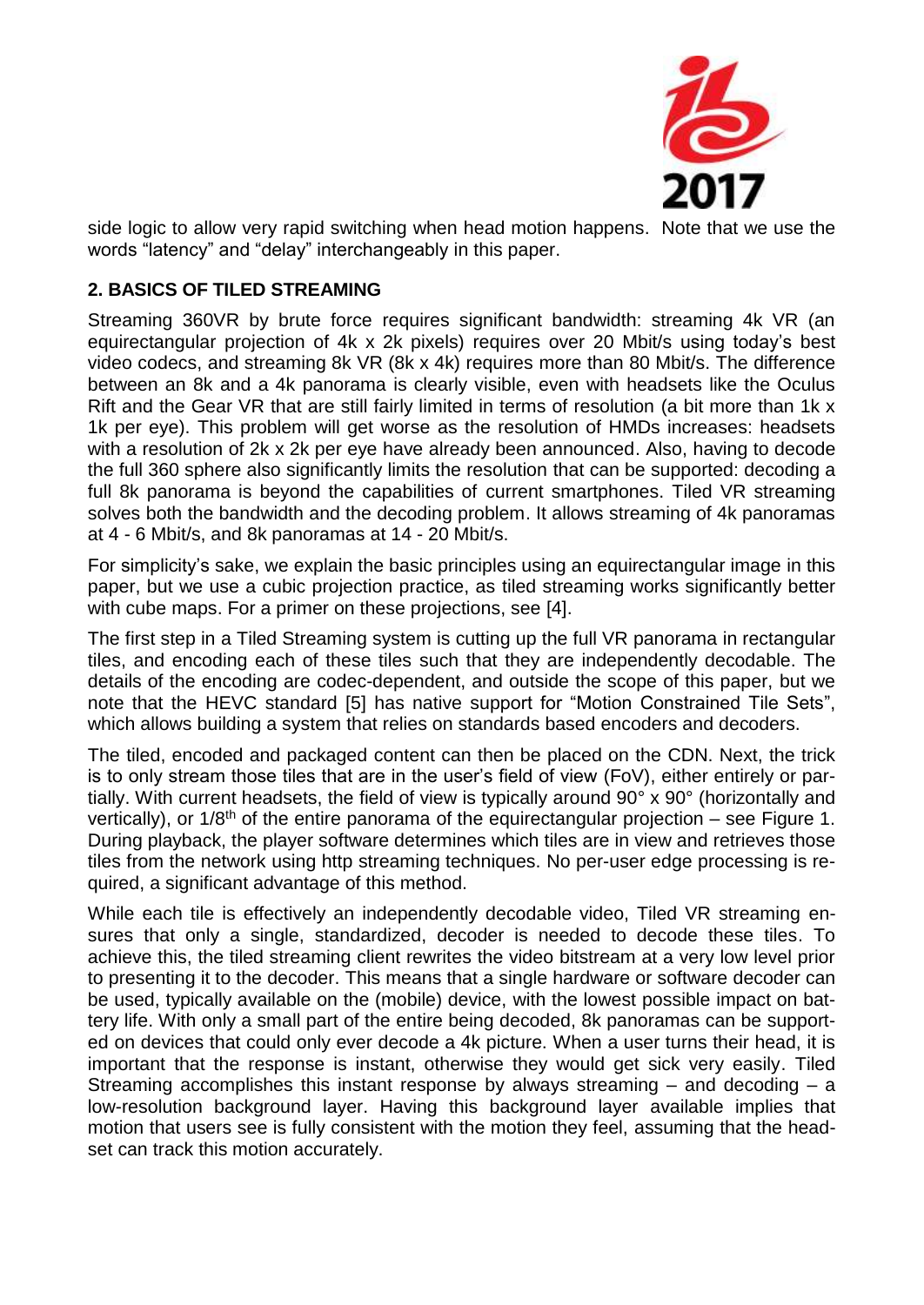



*Figure 1 – Viewport and Tiles*

When a VR user turns their head, the vestibulo-ocular reflex [\[6\]](#page-8-5) makes the eyes stay focused on same point for a short while, after which they follow the head to the centre of the new viewport. The system needs to be able to switch to the high-resolution tiles quickly enough for the high-resolution tiles to be present when the eyes are re-aligned and have re-accommodated. Depending on the amount of head movement, and the size of the fieldof-view, this means that tiles need to be retrieved within 20-40ms for the low-resolution nature of the background layer to be unnoticeable to the user. With slow head movement, and on HMDs with a very large field-of-view (>90 degrees), we have a bit more time because users are not able to see sharply in their peripheral vision anyway. Given adequate network conditions, our optimized system [\[7\]](#page-8-6) can switch from the low-resolution background layer to high-resolution tiles within one or two frames, resulting in the switch being fast enough for the switch not to be noticeable or annoying.

## **3. LATENCIES IN VR STREAMING**

As with any viewport-adaptive streaming technology, the quality of experience in Tiled VR streaming is determined by the latency in switching from the low-resolution (and low quality) background to the high-resolution imagery. We call this "motion-to-hires latency". Note that this is distinct from motion-to-photon latency, which is extremely low because the lowresolution base layer is always present and decoded. Consider the full end-to-end chain from head motion as the trigger, to the user seeing the new field of view in high resolution in the HMD: the total motion-to-hires latency is determined by the factors shown in Figure 2. Looking at these factors in more detail, we can make the following observations.

The **sensor** latency is the time between head movement and the sensor signal becoming available to the VR system. This affects all solutions (including brute force) equally.

The **network request delay** (the client software requesting a new stream or tile from the CDN) depends on the proximity of the CDN edge to the user, and therefore on the density of the CDN: the amount of points of presence and the number of interconnects that a CDN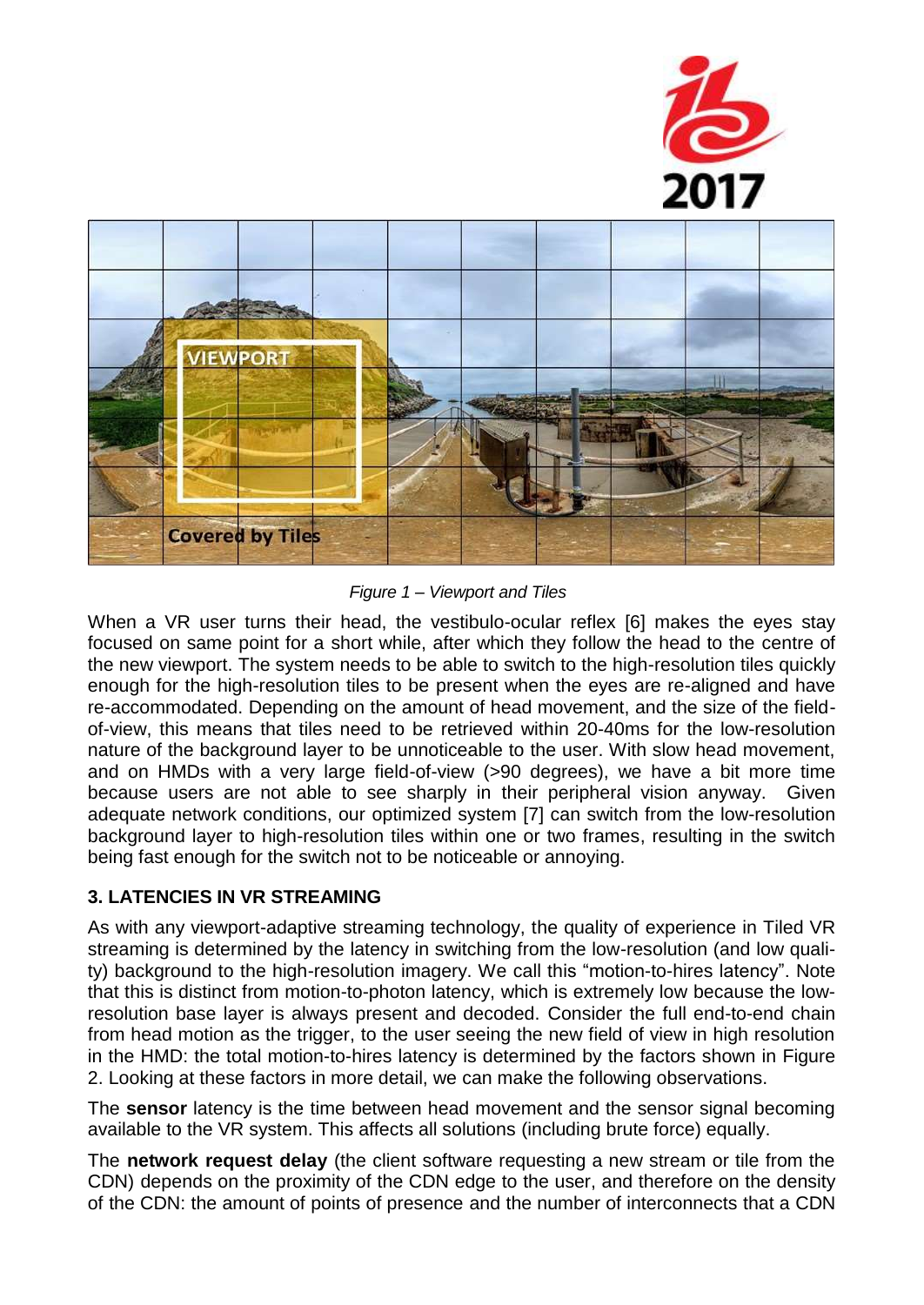

has. This latency affects all viewport-adaptive approaches, and can be lowered by integrating the CDN with the local Internet Service Provider or mobile operator's network.

The **origin-to-edge** latency is the sum of the delay in the two left-most boxes in Figure 2: latency caused by cache misses in the CDN, where the CDN needs to fetch the data from the origin. Given enough bandwidth in the access network, this is the largest factor in performance *variation*, from one request to the next. It can be lowered using clever ways of prewarming the CDN edge. It could be eliminated completely by pushing the entire 360 sphere to the edge, but this comes at significant cost, which we want to avoid.

The most important latency factor is transport over the **access network**, from edge to customer premises, and over the **local (in-home) network** when LAN or Wifi is used. The underlying causes are round-trip-time (typically higher on mobile networks), available bandwidth (which can vary wildly) and request size. The latter two factors together form the **transmission delay**, or the total time it takes to move the bits over the access network. Whereas the streaming stack cannot change the round-trip-time and available bandwidth, request size is an important factor, and we'll discuss this in the Section 4.



*Figure 2 – Overview of latency factors in a Tiled VR Streaming system.*

**Buffering in client device** before decoding is the latency incurred between receiving the tiles (bitstream fragments) and presenting the final bitstream to the decoder. This latency strongly depends on the streaming protocol and the packaging format. It can vary wildly depending on the implementation, and strongly impacts on user-perceived latency.

**Decoding delay** is determined by random access latency and the design of the decoder pipeline. Latency incurred by retrieving data back to an Independently Decodable Reference (IDR) frame and decoding all frames from that IDR frame until the required frame can be very significant. Many solutions suffer from it, including those that switch out the entire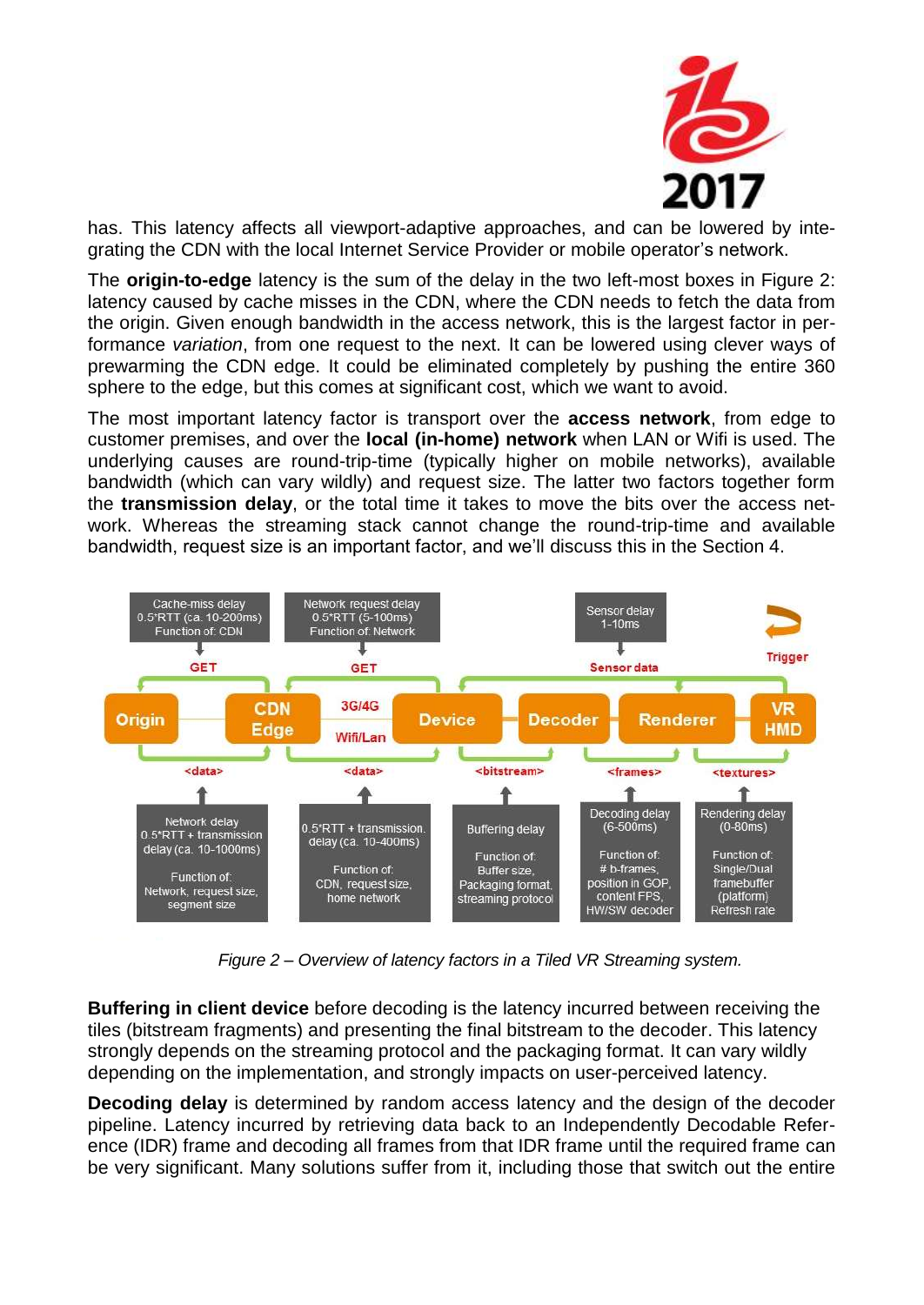

viewport. The exact delay depends on the frequency of IDR frames in the stream. The presence of B-frames and the framerate also impact this delay significantly.

How much delay is incurred by the **rendering** in the HMD depends on the operating system's frame buffer architecture. Most video players and platforms use a dual frame buffer. Some platforms, such as Google's Daydream, have a single decoding buffer. While one frame difference seems small, at 30fps this is 30ms, which is a lot when one wants to switch tiles within 20-40ms. Again, the effect is lowered with increasing framerates. Note that this latency also affects the low-resolution base layer; it actually affects *all* VR streaming solutions. Together with sensor latency, this determines the motion-to-photon latency in a tiled VR streaming system.

The size of decoding viewport (not depicted in Figure 2) also affects motion-to-hires latency. Latency can be reduced by simply retrieving *and decoding* more tiles than are displayed; high-resolution tiles that are required for limited head motion will then already be available, eliminating all latencies up to the rendering – obviously at the expense of increasing bitrate. For 8k panoramas, this may push the decoder beyond its Profile/Level capabilities. Just fetching more tiles to the device *without decoding* also increases bitrates but pushes the decoder less, so this can be applied to higher resolution panoramas. This will eliminate all latencies up to the decoding. But both approaches increase bitrates, while the motion-to-hires latency in a well-designed system is so short that this is not required.

The next section will describe how our Tiled VR implementation, using a combination of client-side logic, optimal packaging, and CDN optimizations, reduces the total motion-tohires latency, from sensor to decoding, to an unnoticeable less than one frame.

## **4. OPTIMISING THE NETWORK STACK FOR VR STREAMING**

Insufficient bandwidth, either in the last mile or on the Wifi connection at home, will determine much of the latency in a real deployment. However, very significant gains can be made by making improvements to both the client and the CDN side, to make the most efficient use of the available bandwidth, and to reduce latency as much as possible. Working together, the authors have developed a number of optimisations for Tiled VR streaming in Akamai's Content Delivery Network as well as in Tiledmedia's Tiled VR client implementation. These optimisations target the two most prominent factors of latency in the end-toend system: origin-to-edge delay, and transmission delay.

#### *Transmission delay*

As mentioned, the total transmission delay is determined by three factors: 1) round-triptime, 2) available bandwidth (bits per second) and 3) request size (number of bits per request). The first two elements are fixed, and to reduce total latency, we need to focus on the request size: by minimizing the total number of bits that need to be sent.Traditional streaming solutions, such as HLS and MPEG DASH, use segmented content: with each segment typically between 3 and 30 seconds long, and the client sequentially retrieves these chunks for playback. This poses a problem for tiled streaming, or any FoV-adaptive streaming solution: it fixes the request size to the size of a segment. This means that with the head turning at frame X, instead of retrieving a bunch of frames starting with X+1, one must fetch the full segment of which frame X+1 is a part. Many bytes may have to be transferred before frame X+1 arrives, with a potentially huge impact on latency.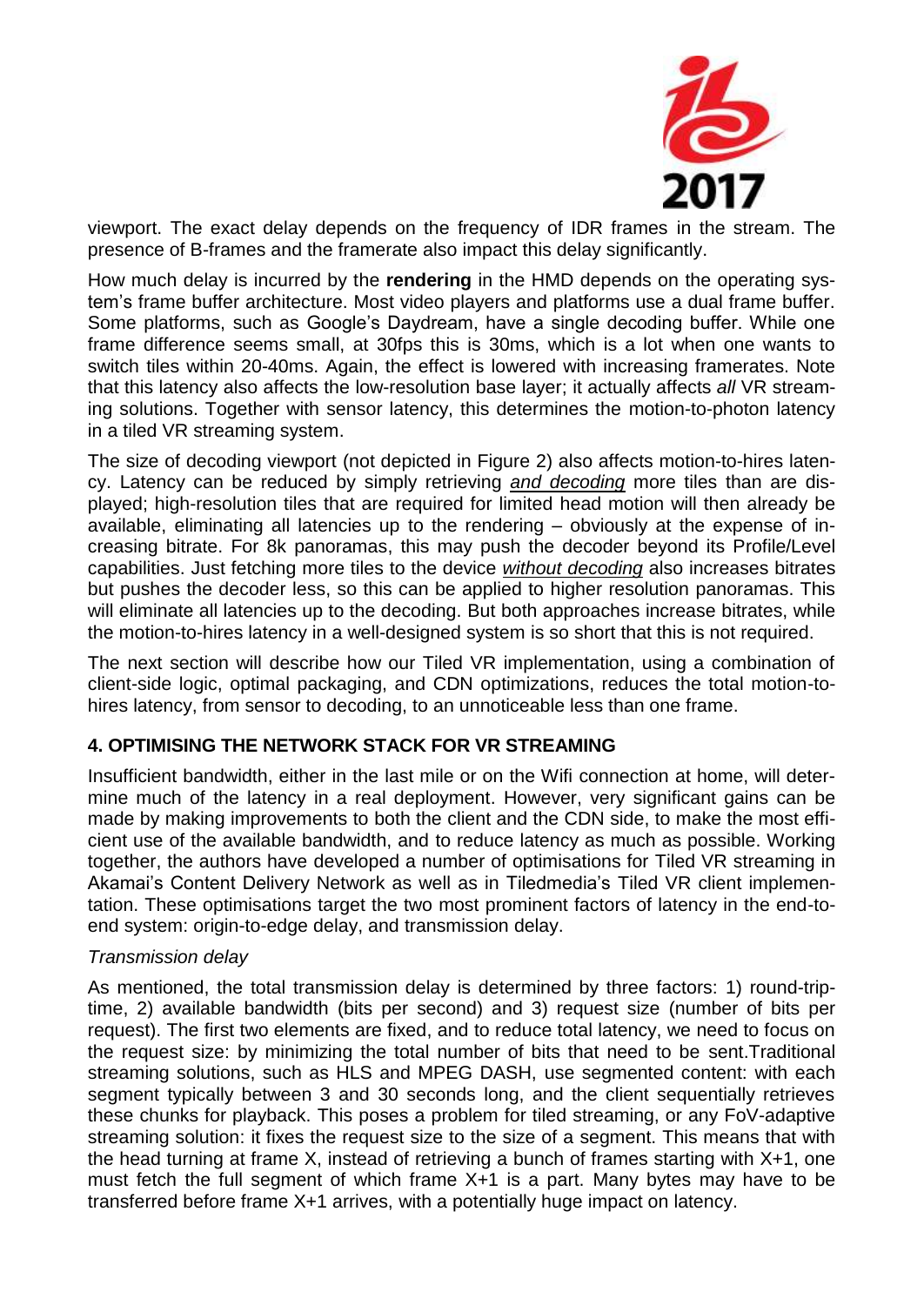

Our implementation uses a custom packaging format to provide spatial as well as temporal random access, to every frame frames of every tile. In combination with byte range requests, this avoids having to request any bytes that are not absolutely necessary, resulting in a very significant reduction of transmission delay.

#### *Origin-to-edge delay*

With, e.g., long tail content that's not frequently accessed, it's likely that a specific spatiotemporal tile is not available on the CDN edge. Given the significant latency induced by fetching data from the origin, the number of cache misses has a huge impact on the average tile switching latency. Our platform includes elements to try to reduce the number of cache misses. First, we use an intelligent cross-tile packaging algorithm, to make sure that data that is likely to be fetched closely in time is also packaged closely together. This increases the chances of the CDN caching the right bits. Second, we give the CDN hints as to which data is likely to be fetched soon. Using a combination of content-specific heuristics as well as user behaviour, the client can predict with tiles are likely to be requested shorltly. By conveying this information to the CDN, the CDN can fetch this data from the origin in anticipation, and place it on the edge, ready for retrieval by the client.

#### *CDN & transport optimizations*

Being closer to consumers means a lower round-trip time (RTT) and a higher bandwidth connection, so larger CDNs have a natural advantage, and Akamai's CDN has over 3500 points of presence. As the client is doing byte range request, the Akamai edge is using a mechanism to request byte ranges in 10MB chunks from the origin and stores these in the cache. When the next byte is requested, this range is likely to be already available. This process is illustrated in Figure 3.



*Figure 3 – Caching Process*

Finally, transport-level improvements help reduce the latency. While the client is compatible with HTTP/1.1, tile switching latency is reduced when using a CDN that uses HTTP/2 and/or QUIC. QUIC (for Quick UDP Internet Connections, pronounced as "quick") is an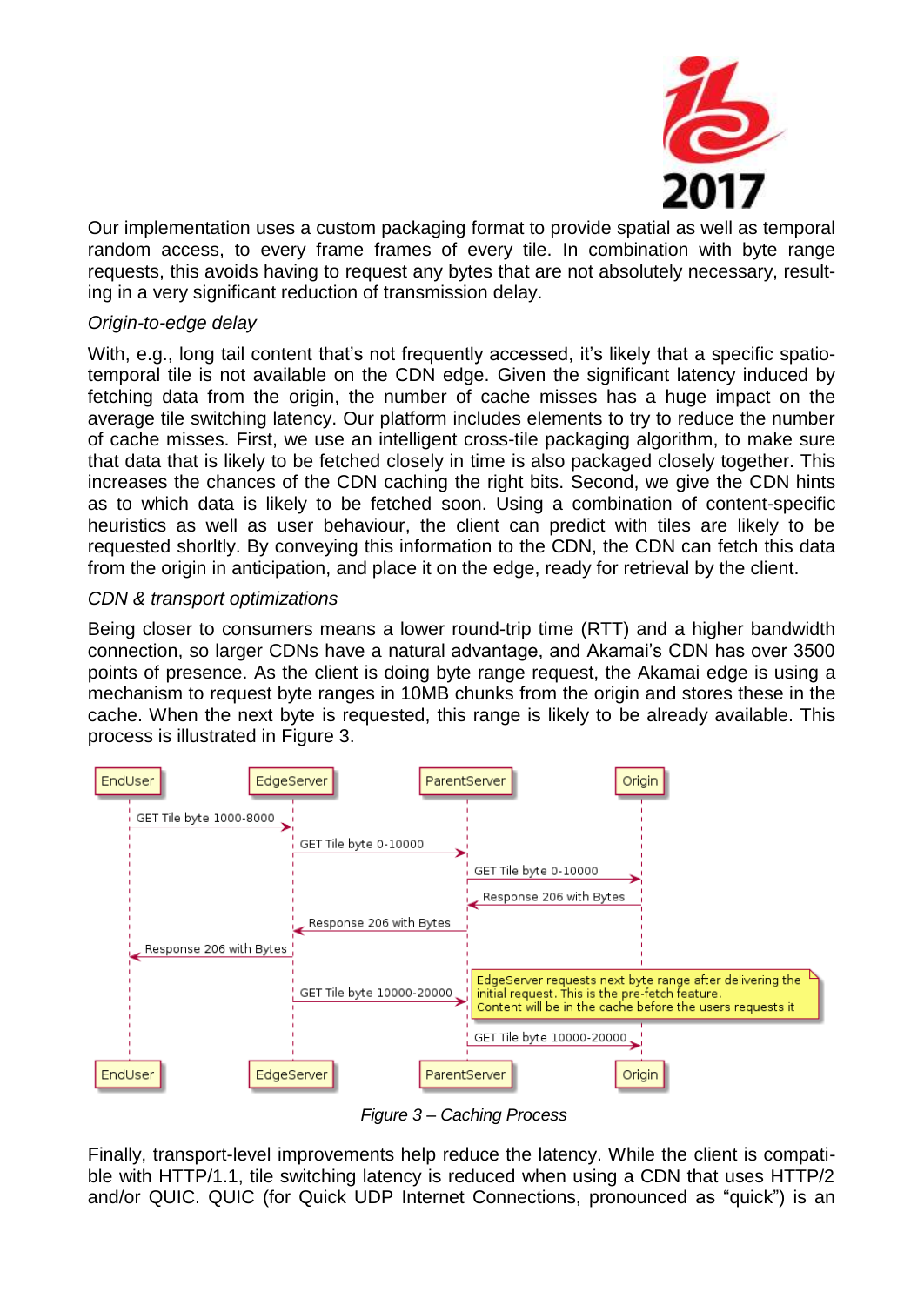

experimental transport layer network protocol originally designed by Jim Roskind at Google [\[8\].](#page-8-7) QUIC supports a set of multiplexed connections between two endpoints over UDP and was designed to provide security protection equivalent to TLS/SSL, along with reduced connection and transport latency, and bandwidth estimation in each direction to avoid congestion. QUIC's main goal is to improve perceived performance of connectionoriented web applications that are currently using TCP. With QUIC we can establish a new secure connection with zero RTT, meaning the server can start exchanging data right away, which gives a further reduction in latency. We done our measurements using HTTP/2 and are now implementing QUIC for a further latency reduction.

# **5. EXPERIMENTAL RESULTS**

#### *Experimental Conditions*

We performed tests with simulated (i.e., recorded), but significant head motion using 30 frames per second, 8k x 4k panorama encoded using 96 high-resolution tiles. Measurements were averaged over 5 runs of 3 minutes. The content was encoded using separate HEVC encoders for each of the tiles, with tile size fixed at 512 x 512 pixels. The bitrate from the edge to the end user was between 12 and 16 Mbit/s; we note that this is a relatively easy scene to encode, but that scene complexity does not significantly affect what we measured in this experiment. The number of tile switches in each run is about 600, so the measurements cover a total of approximately 3,000 tile switches. Before each run, the cache was cleared. Note that this represents a worst-case condition, as popular content will often be available at the cache already. The content was played back using Akamai's production CDN; we did not use or require special experimental configurations as we deployed the optimizations developed in this joint effort to Akamai's production platform. The content item used was a 3-minute recording of a Blue Man Group show music item. It includes scene cuts and occasionally a slowly moving camera. The conditions are summarised in [Table 1, below.](#page-6-0)

<span id="page-6-0"></span>

| Content              | Blue Man Group, "Live at Luxor", recorded by Digital Immersion, usage courtesy<br>of Harmonic, Inc. |  |  |  |
|----------------------|-----------------------------------------------------------------------------------------------------|--|--|--|
| <b>Clip length</b>   | 3 minutes                                                                                           |  |  |  |
| <b>Resolution</b>    | 8k x 4k Equirectangular Projection, transformed to Cubemap                                          |  |  |  |
| <b>Encoding</b>      | Customized HEVC encoder, with motion vectors constraints                                            |  |  |  |
| <b>Bitrate</b>       | 12 - 16 Mbit/s from Edge to HMD, depending on head movement and scene<br>complexity                 |  |  |  |
| <b>Layers</b>        | Two, one high resolution and one low-resolution fall-back                                           |  |  |  |
| Tile size            | 512 x 512                                                                                           |  |  |  |
| <b>Tile switches</b> | $\approx$ 600 per run                                                                               |  |  |  |
| <b>Runs</b>          | 5                                                                                                   |  |  |  |

| Table 1 – Summary of Experimental Conditions |  |  |  |  |  |
|----------------------------------------------|--|--|--|--|--|
|----------------------------------------------|--|--|--|--|--|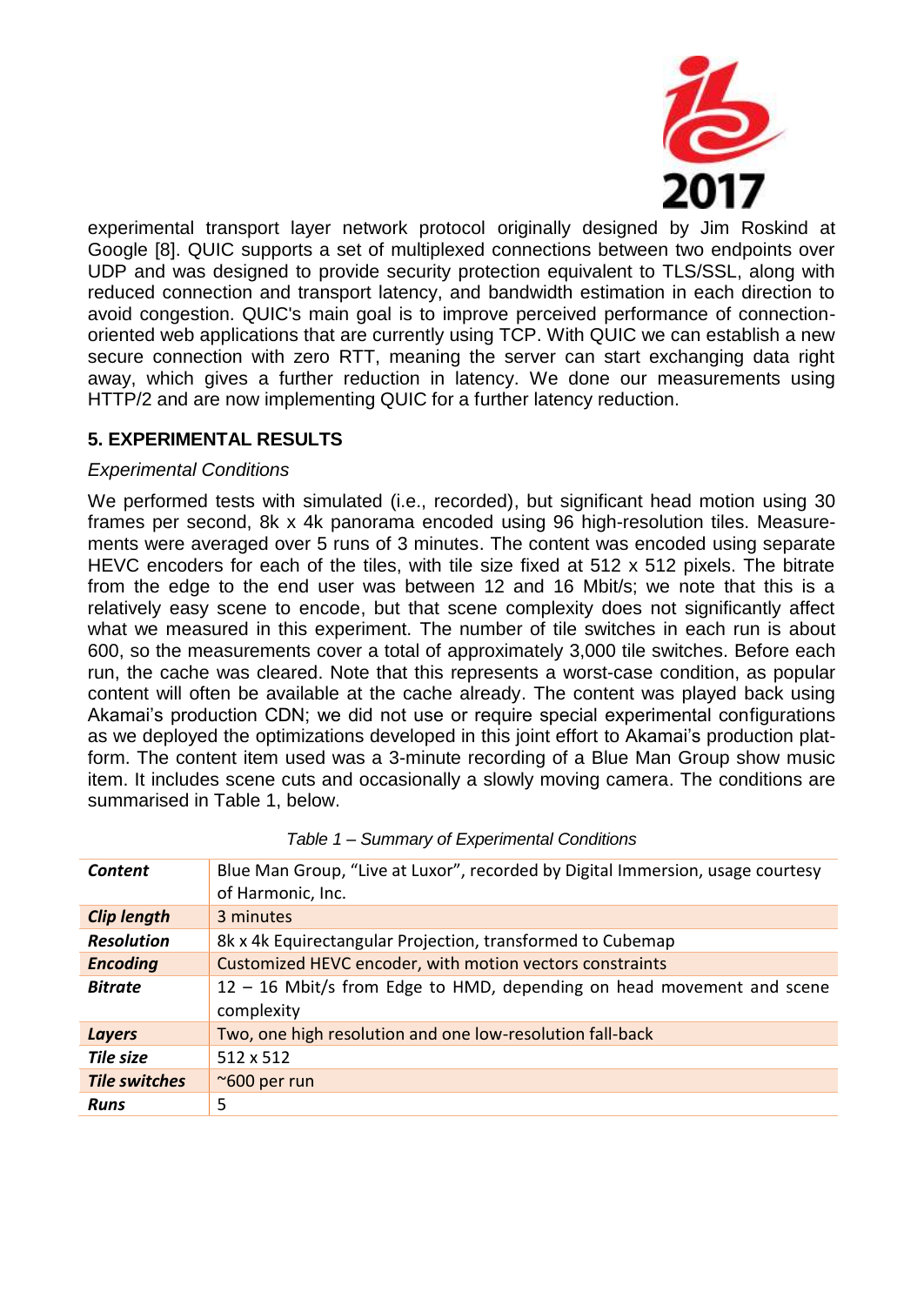

#### *Experimental Results*

Figure 4 depicts tile switching latency measured using Tiledmedia client, connected over Wifi and streaming from Akamai's CDN. The diagram shows the average time it takes for a tile switch to be completed (i.e. the motion-to-hires latency), in a variety of scenarios.

The grey line with the triangles shows the situation with a warm cache, meaning all tiles were on the CDN edge, with no cache misses. As shown, in this case more than 95% of the tile switches were completed within one frame, meaning they were imperceptible by the end-user. The impact of the cache hinting technology can be seen by comparing the blue and orange lines. The blue line with the diamonds shows the situation with a cold cache and without the cache hint technology. In this case, the impact of a cache miss is clearly visible, with some tiles taking more than 10 frames, or over 300 msec., to arrive, which will be noticed by the user. The orange line with the squares denotes tile switching with cache hinting enabled. While the average latency is not as good as for a fully warm cache (obviously not all head movement can be predicted), it significantly lowers the average switching latency. Some tile switches may be noticeable, but most are not.



*Figure 4 – Average Tile Switching Delay.*

These measurements were done with pre-recorded and then simulated head motion; visual tests over a number of content different items confirm what Figure 4 indicates. With the optimized network stack, and cache hinting enabled, tile switches were seldom noticeable and never obtrusive.